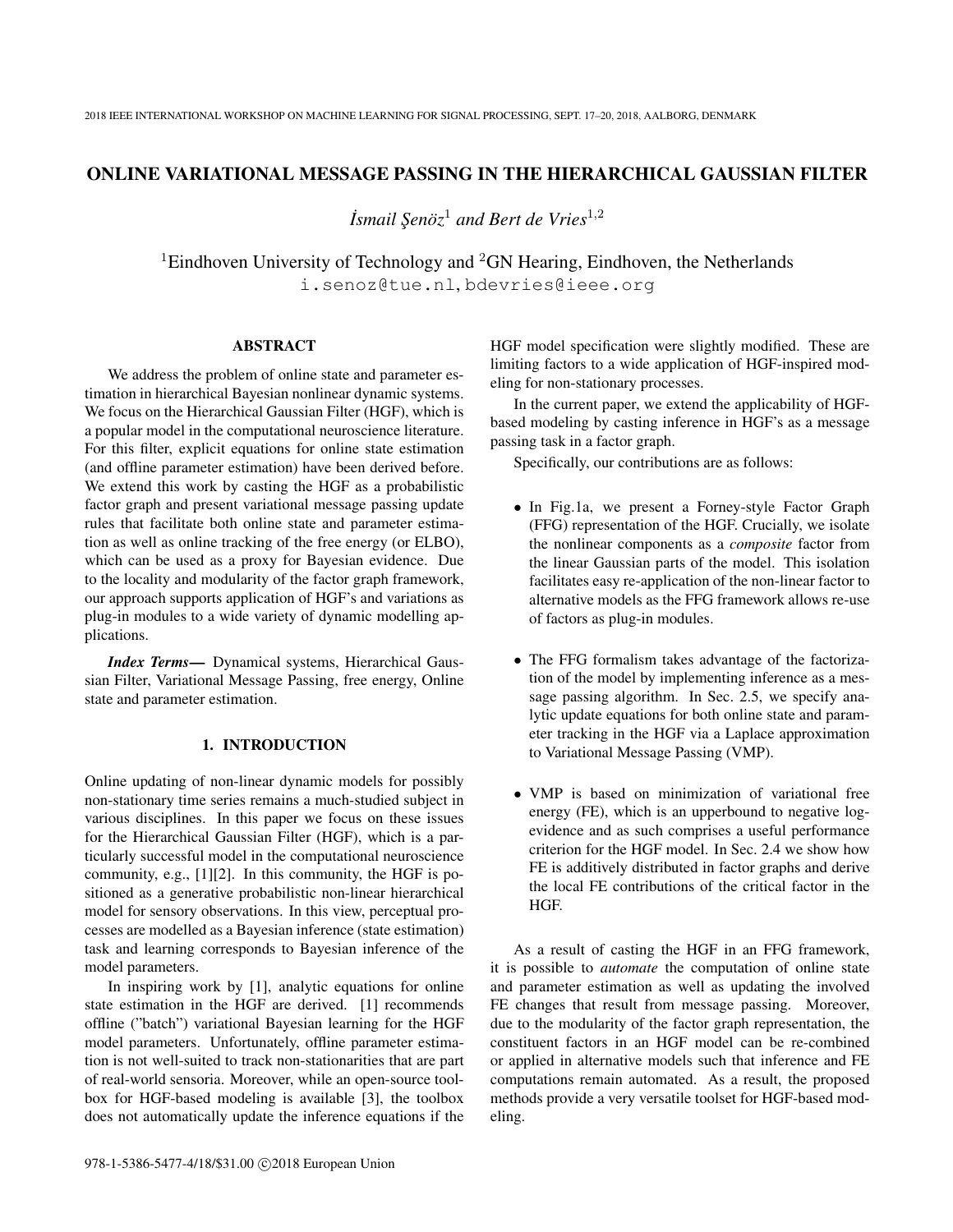#### 2. METHODS

### 2.1. Model Specification

Consider a sequence of observations  $y \triangleq y_{1:T} = (y_1, \ldots, y_T)$ . The hierarchical Gaussian filter (HGF) is an N-layered generative model for this sequence of the form

$$
p(\mathbf{y}, \mathbf{x}) = \prod_{t=1}^{T} \underbrace{p(y_t | x_t^{(1)})}_{\text{observation}} \prod_{i=1}^{N} \underbrace{p(x_t^{(i)} | x_{t-1}^{(i)}, x_t^{(i+1)})}_{\text{state transition}} \tag{1a}
$$

$$
p(x_t^{(i)} | x_{t-1}^{(i)}, x_t^{(i+1)}) = \delta \left( x_t^{(i)} - x_{t-1}^{(i)} - f_i(x_t^{(i+1)}) \right)
$$
 (1b)

$$
f_i(x_t^{(i+1)}) \sim \mathcal{N}\left(0, \exp(\kappa^{(i)} x_t^{(i+1)} + \omega^{(i)})\right),\tag{1c}
$$

where  $x_t^{(i)}$  denotes the (latent) state at time t in layer i and  $\theta^{(i)} = \{\kappa^{(i)}, \omega^{(i)}\}$  comprises model parameters at layer *i* [4]. Eq. 1a factorizes the model into layers with Markovian dynamics at each layer. Eq. 1b specifies that the state transition model is a Gaussian random walk with *time-varying* variance that is determined by the state of the superior layer. Eq. 1c describes how the variance in the random walk step depends on the state of the superior layer. The exponent in Eq. 1c enforces a non-negative variance that contains a phasic (time-varying) component  $\exp(\kappa x_t)$  and a tonic (time-invariant) component  $\exp(\omega)$ .

In principle, the HGF state transition model can be combined with any observation model  $p(y_t|x_t^{(1)})$ . For instance, for continuously valued observations, a Gaussian variation of the first-layer state is an option:

$$
p(y_t|x_t^{(1)}) = \mathcal{N}\left(y_t\Big|x_t^{(1)}, \exp(\omega^{(0)})\right). \tag{2}
$$

In order to properly run this model (i.e., generate y), we will assume the initialization  $x_0^{(i)} = 0$  for all layers and set  $\kappa^{(N)} = 0$ , since  $x_t^{(N+1)}$  is not specified.

A factor graph-based illustration of the model with three layers is displayed in Fig. 1 (notational details of factor graphs will be discussed in Sec. 2.3).

#### 2.2. Signal Processing as Inference

Once the generative model is specified, there are generally three tasks we are interested in when the model is applied in a signal processing context. These tasks are (recursive, online) state estimation, parameter estimation and evaluation of model performance. Let  $\mathbf{x}_t = (x_t^{(1)}, \dots, x_t^{(N)})$  collect the states from all layers at time  $t$ . Given past and current observations  $y_{1:t}$ , application of Bayes rule leads to the recursive state estimation equations, which amounts to obtaining the posterior,  $p(\mathbf{x}_t|\mathbf{y}_{1:t})$  through computing<sup>1</sup>



Fig. 1. One time segment of the FFG corresponding to a 3 layer HGF model as defined by Eqs. 1 and 2. We use small black nodes for observed variables, midsize nodes for deterministic factors and large nodes for stochastic factors. Solid and dashed edges are associated with states and parameters respectively. The dotted edges indicate that the graph can be extended in the same way for the other time steps.

$$
\underline{p(\mathbf{x}_t|\mathbf{y}_{1:t})} = \underbrace{\frac{1}{p(y_t|\mathbf{y}_{1:t-1})} \underbrace{p(y_t|x_t^{(1)})}_{\text{likelihood}}}_{\text{evidence}} \cdot \int \prod_{i=1}^N \underbrace{p(x_t^{(i)}|x_{t-1}^{(i)}, x_t^{(i+1)})}_{\text{state transition}} \underbrace{p(x_{t-1}^{(i)}|\mathbf{y}_{1:t-1})}_{\text{prior}} dx_{t-1}^{(i)}.
$$
 (3)

Online parameter updating consists of tracking  $p(\theta_t^{(i)} | \mathbf{y}_{1:t}),$ which, from a Bayesian viewpoint, can be treated as online estimation of an "extended" state.

In Eq. 3, the unknown parts are the posterior and evidence terms, since the prior is inherited from the posterior of the previous time step and the state transition and likelihood terms are given by the model specification Eqs. 1 and 2. While Eq. 3 comprises an exact recipe for online state estimation, due to the integration over states and non-conjugate prior-posterior pairing, executing Eq. 3 is generally intractable (and indeed this is the case for the HGF). Hence, we need a numerical approximation for evidence and posterior updating. In this paper, we present variational message passing (VMP) on factor graph as an approximate online inference method.

<sup>&</sup>lt;sup>1</sup>Here, for notational simplicity we removed the model parameters from the equations.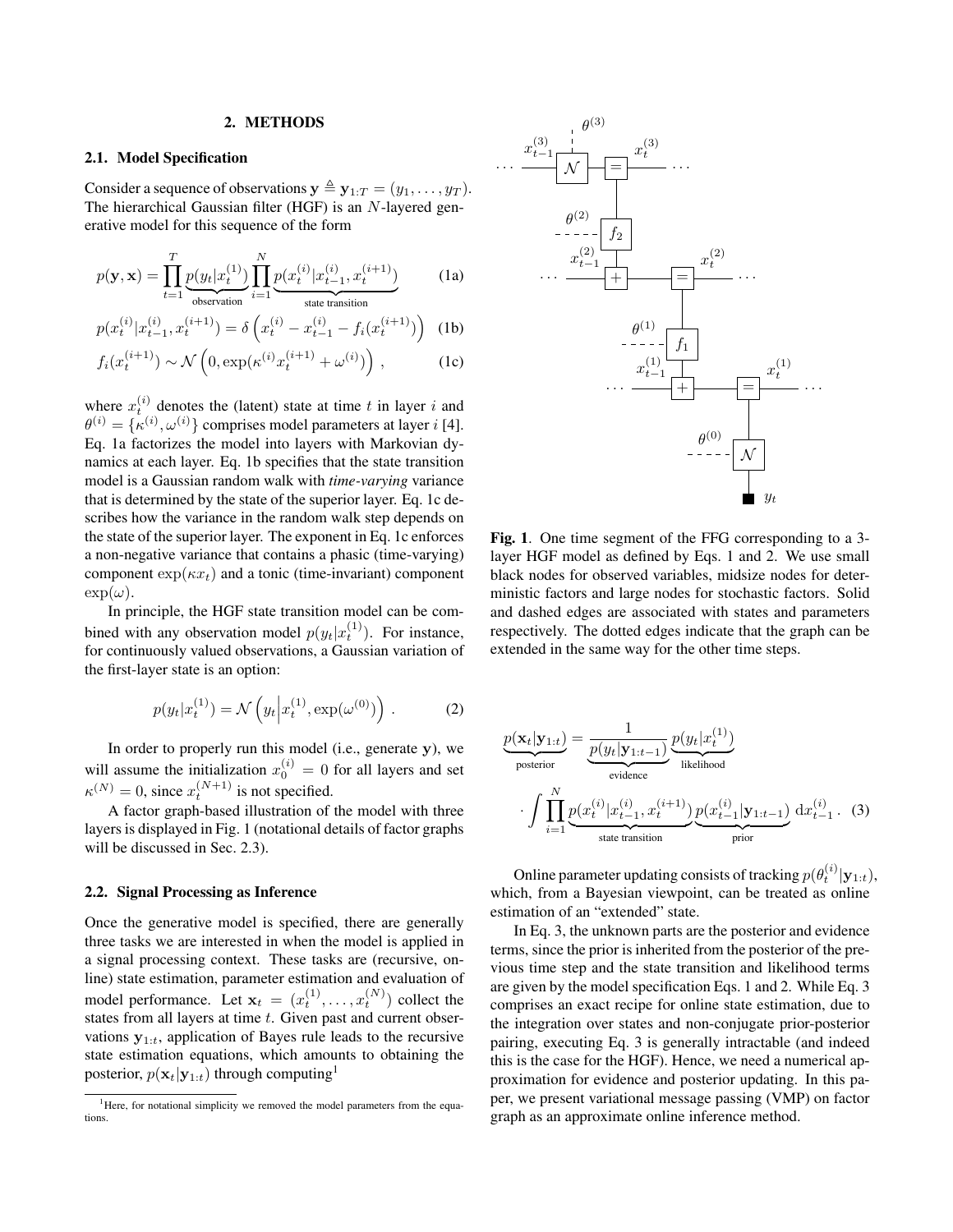

Fig. 2. An FFG corresponding to the model given by Eq. 4, including messages as per Eq. 6.

### 2.3. Forney-style Factor Graphs

We give a brief introduction to Forney-style Factor Graphs (FFG). An FFG is a graphical representation of a factorization of a global function. Within the context of probabilistic modeling, an FFG represents a factorized probability distribution. Nodes in an FFG represent factors and edges are associated with variables. An edge is connected to a node if and only if the (edge) variable is part of the argument list of the (node) function [5].

Since an edge can not be connected to no more than two nodes, there seems to be a problem if a variable name appears in more than two factors. However, this restriction is easily resolved via introduction of auxiliary variables whose marginals are forced to be equal through adding equality factors to the model.

Consider an example model with factorization given by

$$
p(x_1, \ldots, x_5) = f_a(x_1, x_2) f_b(x_2, x_3, x_5) f_c(x_4, x_5). \quad (4)
$$

This factorization is visually displayed as an FFG in Fig. 2. Assume that we are interested in obtaining the marginal distribution of  $x<sub>5</sub>$ , which corresponds to evaluating the integral

$$
p(x_5) = \int \dots \int p(x_1, \dots, x_5) dx_1 \dots dx_4.
$$
 (5)

If we plug the factorized form of Eq. 4 into Eq. 5 we can arrange sums-of-products into products-of-sums by the distribute law, yielding

$$
p(x_5) = \iint f_b(x_2, x_3, x_5) dx_3 \underbrace{\int f_a(x_1, x_2) dx_1}_{\overrightarrow{\mu}(x_2)} dx_2
$$

$$
\underbrace{\int f_c(x_4, x_5) dx_4}_{\overleftarrow{\mu}(x_5)}.
$$
(6)

Thus, a high-dimensional integral over four variables in Eq. 5 reduces to a set of smaller integrals. These sub-integrals can be locally computed by the nodes, effectively doing inference by passing on messages through the graph, see Fig. 2. In this example, application of the distributive law leads to the



Fig. 3. Sum-product message passing for a generic factor  $f(x_1, \ldots, x_k, y)$ . The outgoing message is given by Eq. 7.

*sum-product* rule. For a generic node  $f(x_1, \ldots, x_k, y)$  (see Fig. 3) with incoming messages  $\mu_{X_1}(x_1), \ldots, \mu_{X_k}(x_k)$ , the outgoing sum-product message is given by

$$
\overrightarrow{\mu}_Y(y) = \int \ldots \int f(y, x_1, \ldots, x_N) \prod_{i=1}^N \overrightarrow{\mu}_{X_i}(x_i) dx_i.
$$
 (7)

For a detailed explanation of sum-product message passing in FFGs, we refer to [5, 6].

## 2.4. Free Energy Minimization and Variational Message Passing

If the integrals in Eq. 7 are not analytically tractable then sumproduct messages can not be computed. There are however alternative message passing formulations that lead to approximate Bayesian inference in FFGs. Next, we discuss Variational Message Passing (VMP), which is very popular for inference in models that are composed of factors of the exponential family of probability distributions [7]. VMP recognizes that exact Bayesian inference is not tractable and instead aims to approximate the posterior for the hidden states  $x_t$  by a *recognition distribution*  $q(\mathbf{x}_t)$ . Consider a so-called variational free energy functional (also known as negative-ELBO), given by

$$
F_t[q] \triangleq \int q(\mathbf{x}_t) \log \frac{q(\mathbf{x}_t)}{p(\mathbf{x}_t, y_t | \mathbf{y}_{1:t-1})} d\mathbf{x}_t
$$
\n
$$
= -\log p(y_t | \mathbf{y}_{1:t-1}) + \int q(\mathbf{x}_t) \log \frac{q(\mathbf{x}_t)}{p(\mathbf{x}_t | \mathbf{y}_{1:t-1})} d\mathbf{x}_t
$$
\n(8b)

$$
= -\frac{\log p(y_t|\mathbf{y}_{1:t-1})}{-\log\text{-evidence}} + \underbrace{\int q(\mathbf{x}_t) \log \frac{q(\mathbf{x}_t)}{p(\mathbf{x}_t|\mathbf{y}_{1:t})} d\mathbf{x}_t}_{\text{KL-divergence}} \quad (8b)
$$



Fig. 4. Variational message passing for a generic node representing function  $f(x_1, \ldots, x_k, y)$ .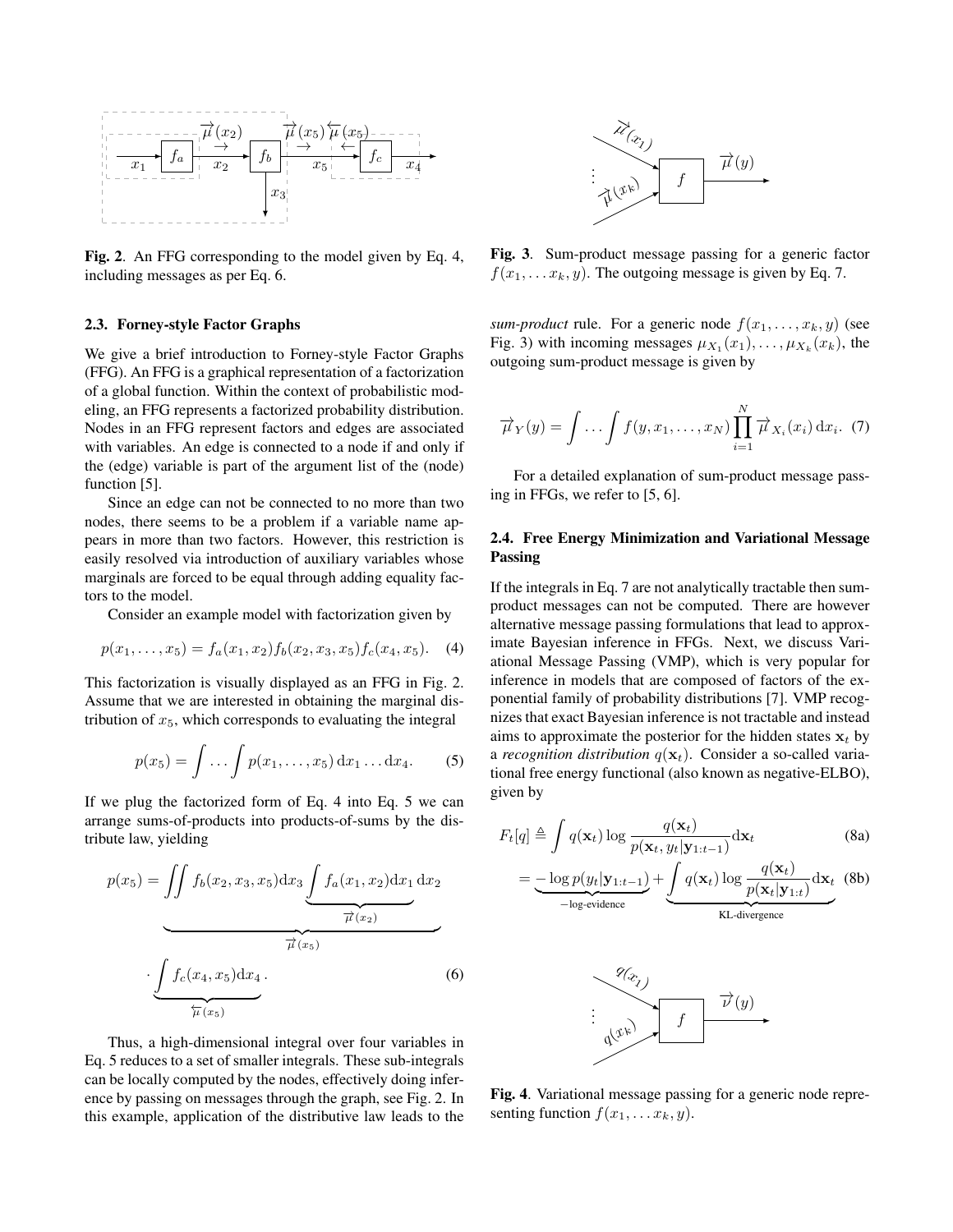**Table 1.** Message update rules for the Gaussian-with-Controlled-Variance (GCV) node  $f(x, u, \kappa, \omega)$ . Assume incoming messages  $q_u \sim \mathcal{N}(m_u, v_u)$ ,  $q_x \sim \mathcal{N}(m_x, v_x)$ ,  $q_\omega \sim \mathcal{N}(m_\omega, v_\omega)$  and  $q_\kappa \sim \mathcal{N}(m_\kappa, v_\kappa)$ . Then, outgoing Gaussian variational messages per Eq. 9 as indicated in the table. The middle row specifies the local free energy contribution per Eq. 10 by the GCV node. The final row specifies auxiliary variables  $\gamma_{\bullet}$  that are used in the message update rules.

| <b>Node</b>                                                                                                                                                                                                                                                                                                                                                                                | <b>Message</b>            | <b>Update equation</b>                                                                                                                                                                                                                                                                                                                |
|--------------------------------------------------------------------------------------------------------------------------------------------------------------------------------------------------------------------------------------------------------------------------------------------------------------------------------------------------------------------------------------------|---------------------------|---------------------------------------------------------------------------------------------------------------------------------------------------------------------------------------------------------------------------------------------------------------------------------------------------------------------------------------|
| $\boldsymbol{u}$<br>$q_u \downarrow \uparrow \overrightarrow{v}_u$<br>$\overrightarrow{\nu}_{\kappa} = -$<br>$\overleftarrow{\kappa} \cdot \frac{1}{1 - 1}$<br>$\star \times$<br>$\begin{array}{c}\overrightarrow{\nu}_{\omega} \\ \overrightarrow{\rightarrow} \\ \overleftarrow{\leftarrow} \end{array}$<br>$q_{\kappa}$<br>$\cdot \cdot \omega$<br>$q_{\omega}$<br>exp<br>$\mathcal{N}$ | $\overrightarrow{\nu}(x)$ | $\mathcal{N}(0,\gamma_2)$                                                                                                                                                                                                                                                                                                             |
|                                                                                                                                                                                                                                                                                                                                                                                            |                           | $\begin{array}{c c} \displaystyle \overrightarrow{\nu}(u) & \left  \begin{array}{c} \mathcal{N}\left(\frac{\log\left(\gamma_3\right)}{m_\kappa}, \frac{2}{m_\kappa^2}\right) \\ \hline \overrightarrow{\nu}(\kappa) & \mathcal{N}\left(\frac{\log\left(\gamma_3\right)}{m_u}, \frac{2}{m_u^2}\right) \end{array} \right. \end{array}$ |
|                                                                                                                                                                                                                                                                                                                                                                                            |                           |                                                                                                                                                                                                                                                                                                                                       |
|                                                                                                                                                                                                                                                                                                                                                                                            |                           | $\vec{\nu}(\omega)$ $\Delta \mathcal{N}(\log \gamma_4, 1)$                                                                                                                                                                                                                                                                            |
|                                                                                                                                                                                                                                                                                                                                                                                            | F[q]                      | $\frac{1}{2} \left( \log(2\pi) + (m_{\kappa} m_u + m_{\omega}) \right) + \frac{1}{2} \left( m_x^2 + v_x \right) \gamma_2^{-1}$<br>$-\log((2\pi e)^2\sqrt{v_xv_uv_kv_\kappa v_\omega})$                                                                                                                                                |
|                                                                                                                                                                                                                                                                                                                                                                                            | $\gamma_1$                | $m_{u}^{2}v_{\kappa}+m_{\kappa}^{2}v_{u}+v_{u}v_{\kappa}$                                                                                                                                                                                                                                                                             |
|                                                                                                                                                                                                                                                                                                                                                                                            | $\gamma_2$                | $\exp\left(m_{\kappa}m_{u}+m_{\omega}-\left(\frac{\gamma_{1}+v_{\omega}}{2}\right)\right)$                                                                                                                                                                                                                                            |
| $\overrightarrow{\nu}_x\downarrow\uparrow q_x$                                                                                                                                                                                                                                                                                                                                             | $\gamma_3$                | $\left( m_x^2 + v_x \right) \exp \left( -m_\omega + \frac{v_\omega}{2} \right)$                                                                                                                                                                                                                                                       |
|                                                                                                                                                                                                                                                                                                                                                                                            | $\gamma_4$                | $\left(m_x^2 + v_x\right) \exp\left(-m_\kappa m_u + \frac{\gamma_1}{2}\right)$                                                                                                                                                                                                                                                        |

Since the KL-divergence term in Eq. 8b is always nonnegative, the free energy is an upper-bound to the negative log-evidence, i.e  $F_t[q] \geq -\log p(y_t|\mathbf{y}_{1:t-1})$ , with equality holding if and only if  $q(\mathbf{x}_t) = p(\mathbf{x}_t | \mathbf{y}_{1:t})$ . This means that minimizing  $F_t[q]$  leads to approximations for both the evidence and posterior state distribution, i.o.w., approximation of the online state estimation problem as stated by Eq. 3. In the Variational Bayes method, it is common to use the free energy to score the performance of a model.

In an FFG framework, the free energy functional can be minimized through Variational Message Passing. Consider a generic node  $f(x_1, \ldots, x_K, y)$  with incoming (marginal) messages  $q(x_k)$ , see Fig.4. It can be shown by variational calculus that minimization of FE results from sending an outgoing message

$$
\overrightarrow{\nu}(y) \propto \exp\left(\int q(\mathbf{x}) \log f(y, x_1, \dots, x_k) \, \mathrm{d}\mathbf{x}\right), \quad (9)
$$

followed by updating the marginal for y by  $q(y) = \overrightarrow{v}(y) \overleftarrow{v}(y)$ [7].

Note that the free energy can be computed as a sum of local free energies in an FFG. To show this, assume a factorized probabilistic model  $p(\mathbf{x}) = \prod_{a=1}^{M} p_a(x_a)$ , where a is some index set,  $x_a$  is a subset of variables that are arguments for  $p_a$  and each  $p_a$  is a stochastic factor. Using a *mean field* assumption for the recognition distribution  $q(\mathbf{x}) = \prod_{i=1}^{N} q(x_i)$ , it follows that

$$
F[q] = \sum_{a=1}^{M} \underbrace{\int -\log p_a(x_a) \prod_{j \in N(a)} q(x_j) dx_a}_{U[p_a]}
$$

$$
+ \sum_{i=1}^{N} \underbrace{\int q(x_i) \log q(x_i) dx_i}_{-H[q_i]}, \qquad (10)
$$

where  $N(a)$  denotes the set of variables that are arguments of  $p_a$ . Hence, each factor (node)  $p_a$  contributes an average energy term  $U[p_a]$  and each (edge)  $q_i$  contributes a negativeentropy term  $H[q_i]$  to the free energy functional.

In summary, the FFG framework provides a provides a flexible framework to develop online state and parameter estimation as well as performance scoring for a wide range of dynamic models.

### 2.5. Variational Message Passing for the Hierarchical Gaussian Filter

Working out sum-product or variational update rules for the nodes in the HGF factor graph (Fig. 1) leads only to a problem for the non-linear nodes  $f_i$ , whose factors are specified by

$$
f(x, u, \kappa, \omega) = \mathcal{N}(x | 0, \exp(\kappa u + \omega)). \tag{11}
$$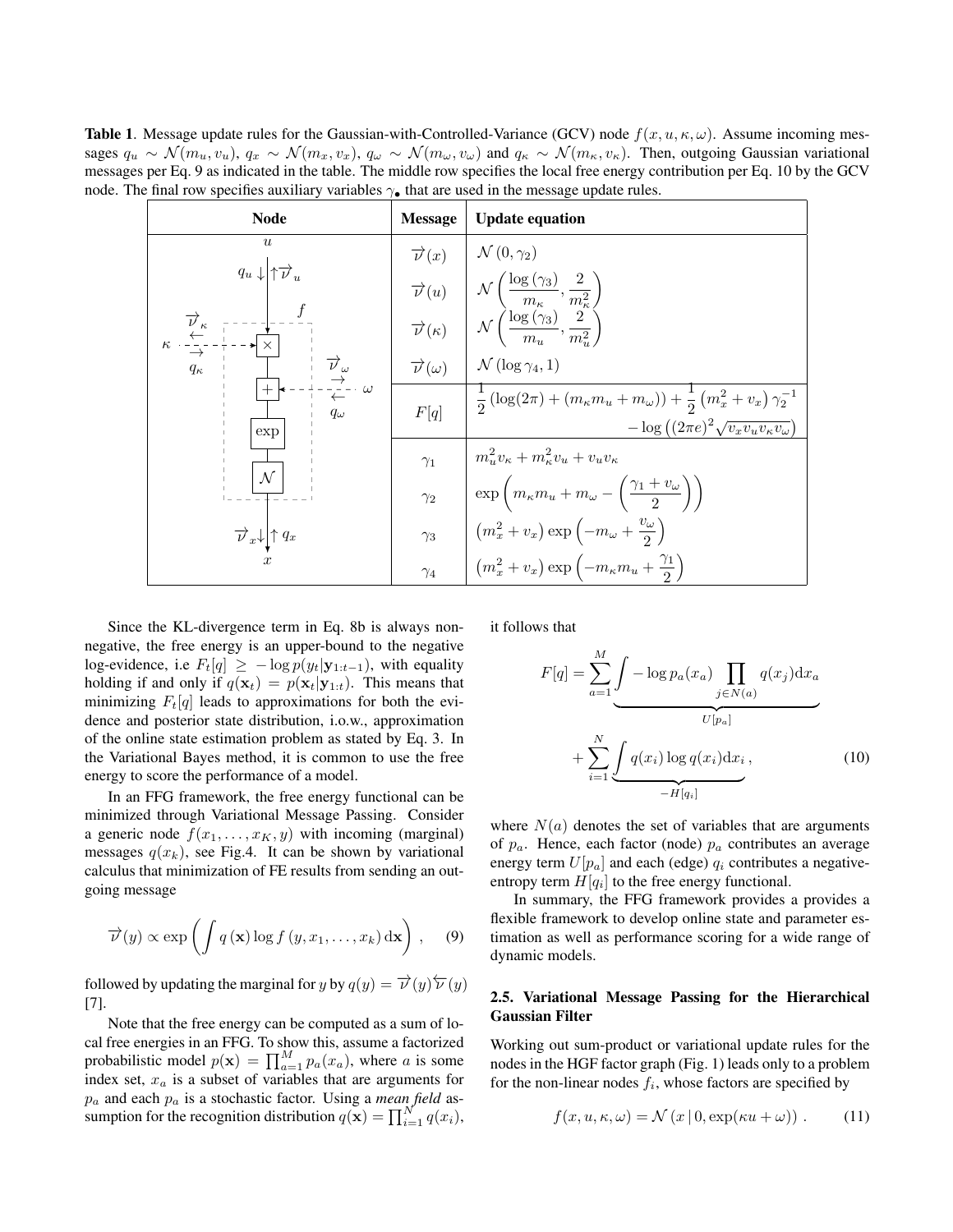In this factor,  $u$  controls the variance of a Gaussian, and hence we call this primitive structure the Gaussian- with-Controlled-Variance (GCV) factor, see Table 1 for the internal FFG structure of this factor. In principle, working out approximate message update rules for all interfaces (i.e., the edges x, u,  $\kappa$  and  $\omega$ ) would allow the GCV node to exchange messages in freely definable models, including the HGF. In Table 1, we provide the full set of these variational messages (as well as the local free energy contributions) that have been derived through Laplace approximation of the integrals in Eq. 9.2With these rules, together with the sum-product rules for the addition, equality and standard Gaussian nodes (see [8]), it is possible to conduct online state and parameter estimation and free energy tracking in HGF models.

## 3. EXAMPLE: MODELING CURRENCY EXCHANGE RATES

#### 3.1. Experimental Setup

In order to demonstrate the proposed message passing rules, we modeled the daily currency exchange rate between USD and CHF during the period 2010-2011.<sup>3</sup> We employed a twolevel HGF with Gaussian observation model and discuss here the state estimation process. The model parameters were obtained via TAPAS [3] as:  $\kappa^{(2)} = 0$ ,  $\kappa^{(1)} = 1$ ,  $\kappa^{(0)} = 0$ ,  $\omega^{(0)} = -16.03, \omega^{(1)} = -11.84$  and  $\omega^{(2)} = -5.90$ .

Fig. 5 displays one time-step of the message passing schedule for the two-layer HGF model. Messages  $(1)$  and  $(7)$  carry state predictions from time-step  $t - 1$  and the likelihood node is terminated by observation  $y_t$ . The message passing schedule  $(1)$ — $(16)$  implements recursive inference on the states, hence messages  $(12)$  and  $(16)$  carry approximate estimates  $q(x_t^{(1)}) \approx p(x_t^{(1)} | \mathbf{y}_{1:t})$  and  $q(x_t^{(2)}) \approx p(x_t^{(2)} | \mathbf{y}_{1:t})$ respectively. Note that the "problematic"  $\text{GCV}$  node  $f_1$  communicates with the rest of the model through the update rules as specified by Table 1.For each time segment we initialize  $l = 1$  with  $q^{(l)}(x_t^{(i)}) \propto \mathcal{N}(0.0, 100.0)$  and iterate messages  $(1)$  –  $(16)$  over l and update the sufficient statistics (see Fig. 6) for free energy vs. number of iterations).

We implement our method in ForneyLab [9], an FFG toolbox that is being developed by our research group. <sup>4</sup>

#### 3.2. Analysis

The exchange rate data (observations) is plotted in the first row of Fig. 7. As a baseline comparison, we also simulated the two-layer HGF with the TAPAS toolbox [3]. The belief



Fig. 5. Message passing schedule for online state estimation in the two-layer HGF. Messages are computed in the order as indicated by the numbers.

over the "volatility"  $x_t^{(2)}$  for the TAPAS and FFG simulations are plotted in the second and third rows of Fig. 7 respectively. Note the strong similarity between the state estimates.

We are also interested in measuring model performance and used the variational free energy as a performance metric. In Fig. 6 we plot the free energy as a function of VMP iteration number for both the TAPAS- and FFG-based simulations. Note that a lower free energy in principle points to a better model performance. The performance of both simulations level out after about 6 iterations with a performance ad-



Fig. 6. Model performance scoring by the Free energy as a function of iteration number for the two-layer HGF filter for online state estimation.

 $^{2}$ Full derivations of update rules can be found at http://biaslab.github. io/pdf/mlsp2018/senoz\_mlsp\_2018\_supplement.pdf

<sup>3</sup>Data is taken from http://www.macrotrends.net/2558/ us-dollar-swiss-franc-exchange-rate-historical-chart

<sup>4</sup> ForneyLab.jl is available at https://github.com/biaslab/ForneyLab. jl